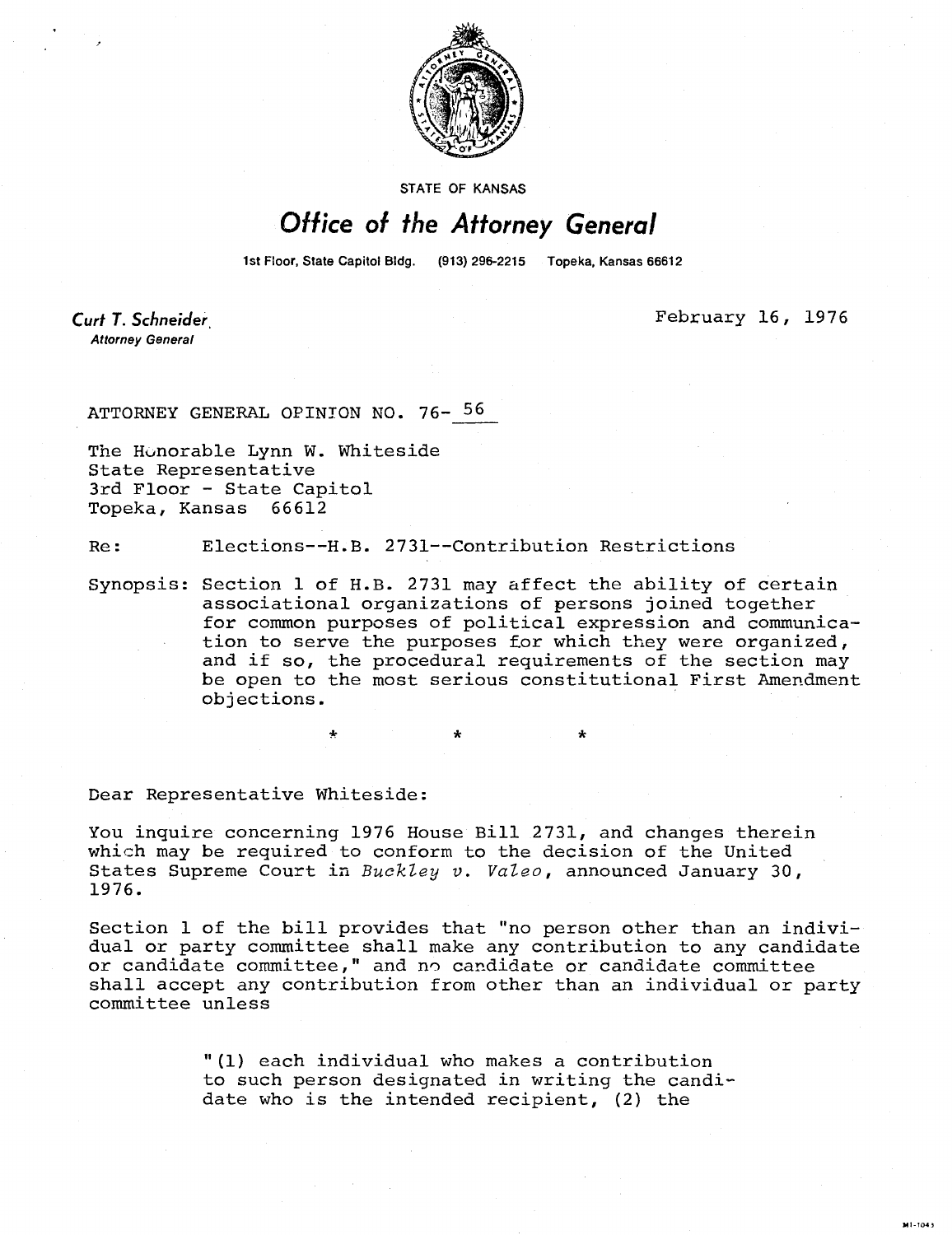contribution is identified in writing as to the individual contributor and (3) the records thereof are maintained available for audit."

K.S.A. 1975 Supp. 25-4102(h) defines "person" as "any individual, committee, corporation, partnership, trust, organization or association." Section one would prohibit any "person," other than an individual or party committee, as defined by K.S.A. 1975 Supp. 25-4102(g), from making contributions to candidates or candidate committees, except under certain conditions. In effect, it would prohibit every corporation, partnership, trust, organization, association or committee other than a party committee from making a contribution to any candidate or candidate committee from the funds of the corporation, partnership, trust, organization, association, or committee, and require that any contribution made to a candidate or candidate committee by any such entity be made as an agent of individuals, who must designate in writing the candidate who is the intended recipient, and "the contribution is identified in writing as to the individual contributor."

In Buckley, the Court recognized that regulation of political contributions "operates in an area of the most fundamental First Amendment activities:"

> "A restriction on the amount of money a person or group can spend on political communication during a campaign necessarily reduced the quantity of expression by restricting the number of issues discussed, the depth of their exploration, and the size of the audience reached."

Rights of political association as well as political expression are also protected:

> "The First Amendment protects political association as well as political expression. The constitutional right of association explicated in NAACP v. Alabama, 357 U.S. 449, 460 (1958), stemmed from the Court's recognition that '[e]ffective advocacy of both public and private points of view, particularly controversial ones, is undeniably enhanced by group association.' Subsequent decisions have made clear that the First and Fourteenth Amendments guarantee 'freedom to associate with others for the common advancement of political beliefs and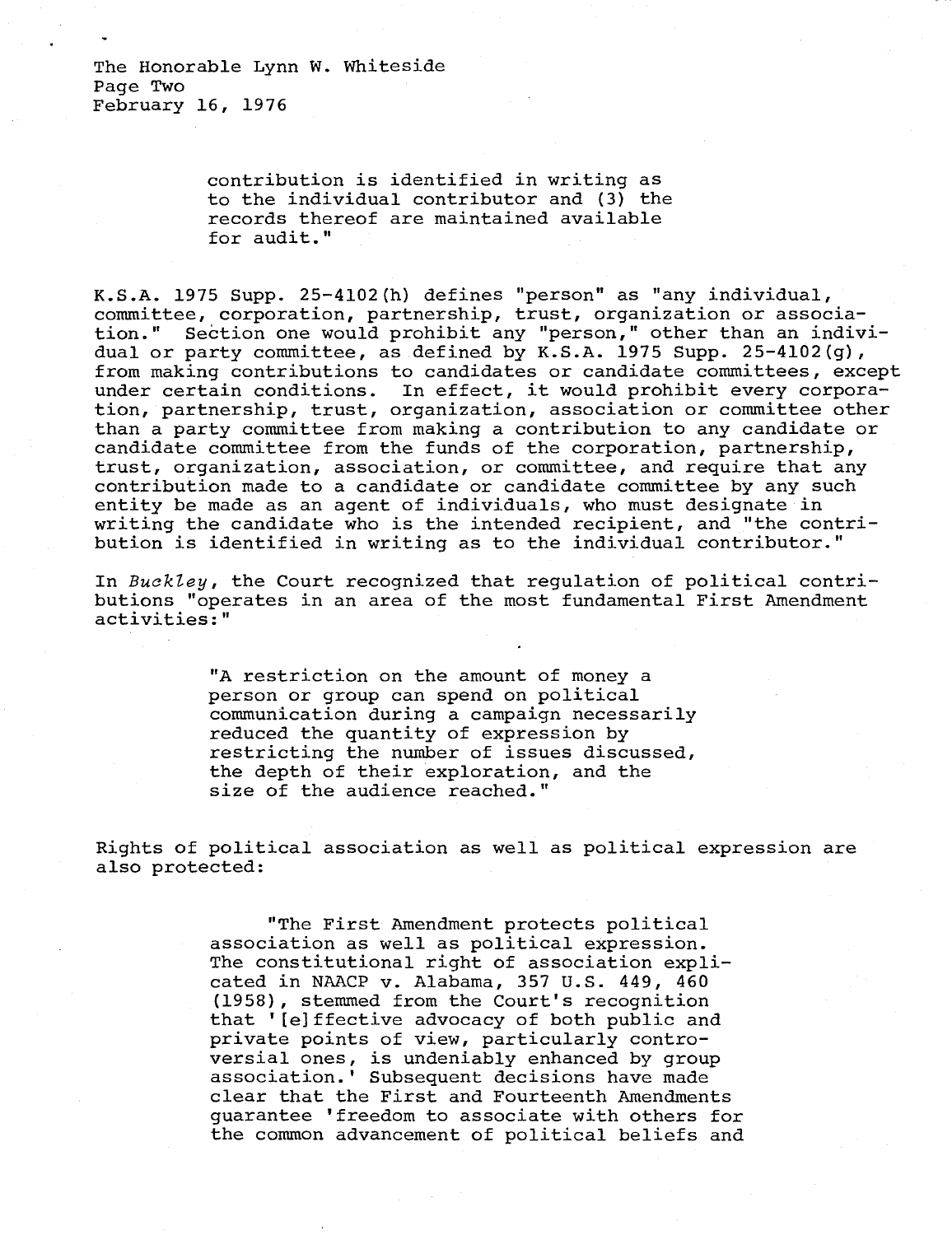The Honorable Lynn W. Whiteside Page Three February 16, 1976

> ideas,' a freedom that encompasses '[t]he right to associate with the political party of one's choice.' . . . ." [Citations omitted.]

The Court upheld certain of the limitations in the Federal Election Campaign Act as directly related to the prevention of both the reality and the appearance of corrupt and coercive influence stemming from candidates' dependence on large financial contributions. The Court found those ceilings which it upheld served a basic governmental interest in protecting the integrity of the electoral process without directly impinging on First Amendment rights.

Section 1 imposes two substantive and two procedural conditions upon the making of contributions by such associational groups. First, such groups may not contribute their own funds to candidates or candidate committees; secondly, they may contribute only as agents, funds which it receives from individuals; third, each individual making a contribution to the associational group must designate in writing the candidate who is the intended recipient; and the contribution must be identified in writing as to the individual contributor.

It is not clear what purpose this section is designed to serve. Every "person" as defined by K.S.A. 1975 Supp. 25-4102(h), to which it applies, is already subject to the spending limitations and reporting requirements of the act. By its terms, section 1 applies only to groups, associations, organizations, committees and the like, many of which may be associations of individuals joined together for the common purpose of political expression and political communication. The rights of such associational organizations to engage in political expression are clearly protected by the First Amendment, subject to regulation which serves directly to protect the integrity of the electoral process.

It is apparently suggested that the substantive and procedural requirements of section 1 are so burdensome and onerous that large associational groups, including particularly political action committees of various professional, commercial and labor organizations, will be unable to comply with the procedural requirements and will be forced to disband or, at the least, will be effectively foreclosed from making contributions to candidates. In Buckley, the Court stated thus:

> "We have long recognized that significant encroachment on First Amendment rights of the sort that compelled disclosure imposes cannot be justified by a mere showing of some legitimate governmental interest. Since Alabama we have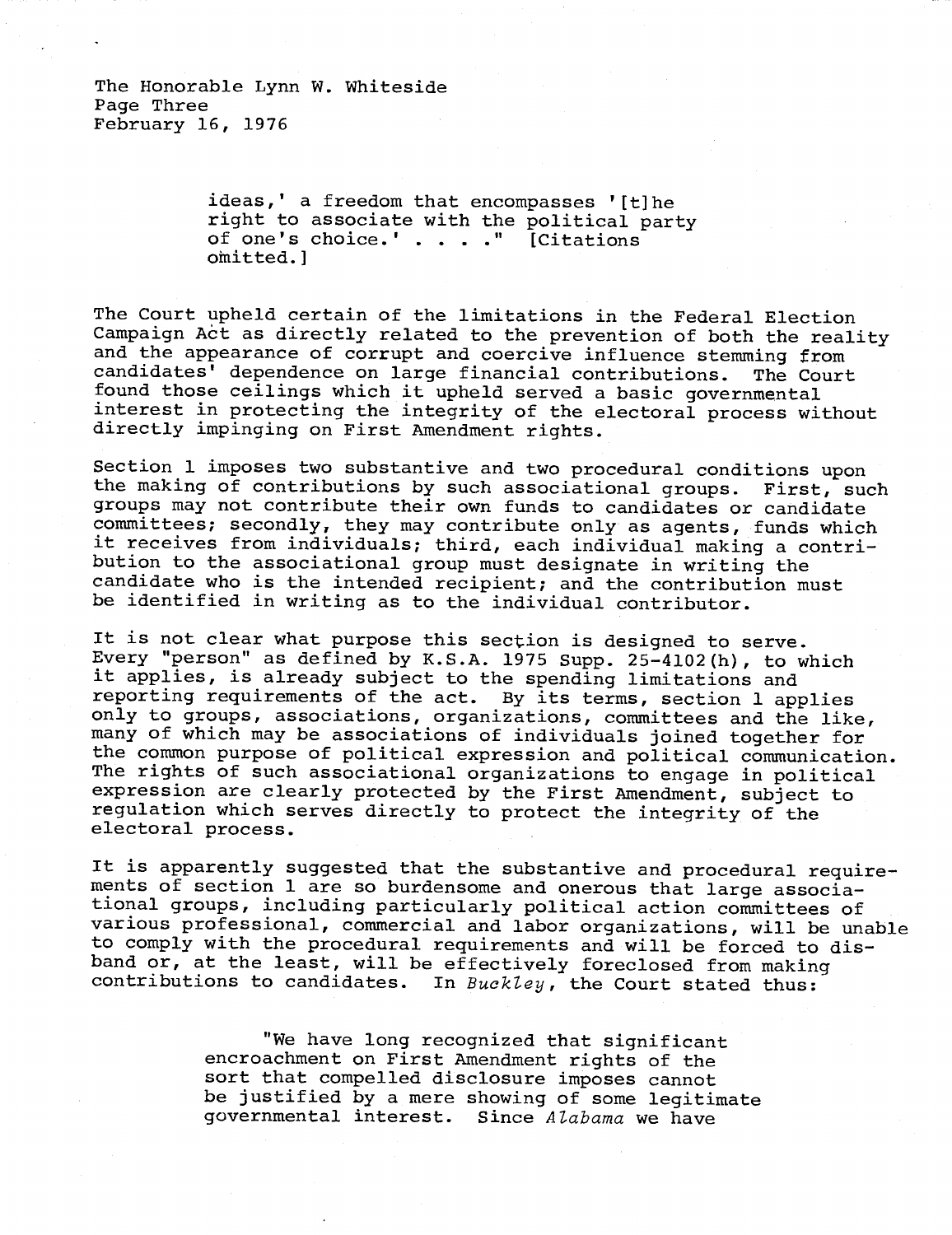The Honorable Lynn W. Whiteside Page Four February 16, 1976

> required that the subordinating interests of the State must survive exacting scrutiny. We also have insisted that there be a 'relevant correlation' or 'substantial relation' between the governmental interest and the information required to be disclosed . . . . This type of scrutiny is necessary even if any deterrent effect on the exercise of First Amendment rights arises, not through direct governmental action, but indirectly as an unintended but inevitable result of the government's conduct in requiring disclosure." [Citations and footnotes omitted.]

If in fact section 1 will have the drastic consequences envisioned by some,  $i.e.$ , if it will effectively foreclose large associational organizations from acting as a vehicle for political expression and communication, including the making of contributions, for and on behalf of their members, obviously the section cannot be sustained unless it is shown to have a direct and compelling relationship to the permissible governmental interest of protecting the integrity of the electoral process. Existing contribution limitations operate effectively to implement the purpose of the existing Campaign Finance Act to dispel both the reality and appearance of coercive influence of large contributions.

In Buckley, the Court identified three governmental interests sought to be vindicated by disclosure requirements:

> "First, disclosure provides the electorate with information 'as to where political campaign money comes from and how it is spent by the candidate' in order to aid the voters in evaluating those who seek Federal office. . . .

Second, disclosure requirements deter actual corruption and avoid the appearance of corruption by exposing large contributions and expenditures to the light of publicity. . . .

Third, and not least significant, recordkeeping, reporting and disclosure requirements are an essential means of gathering the data necessary to detect violations of the contribution limitations described above."